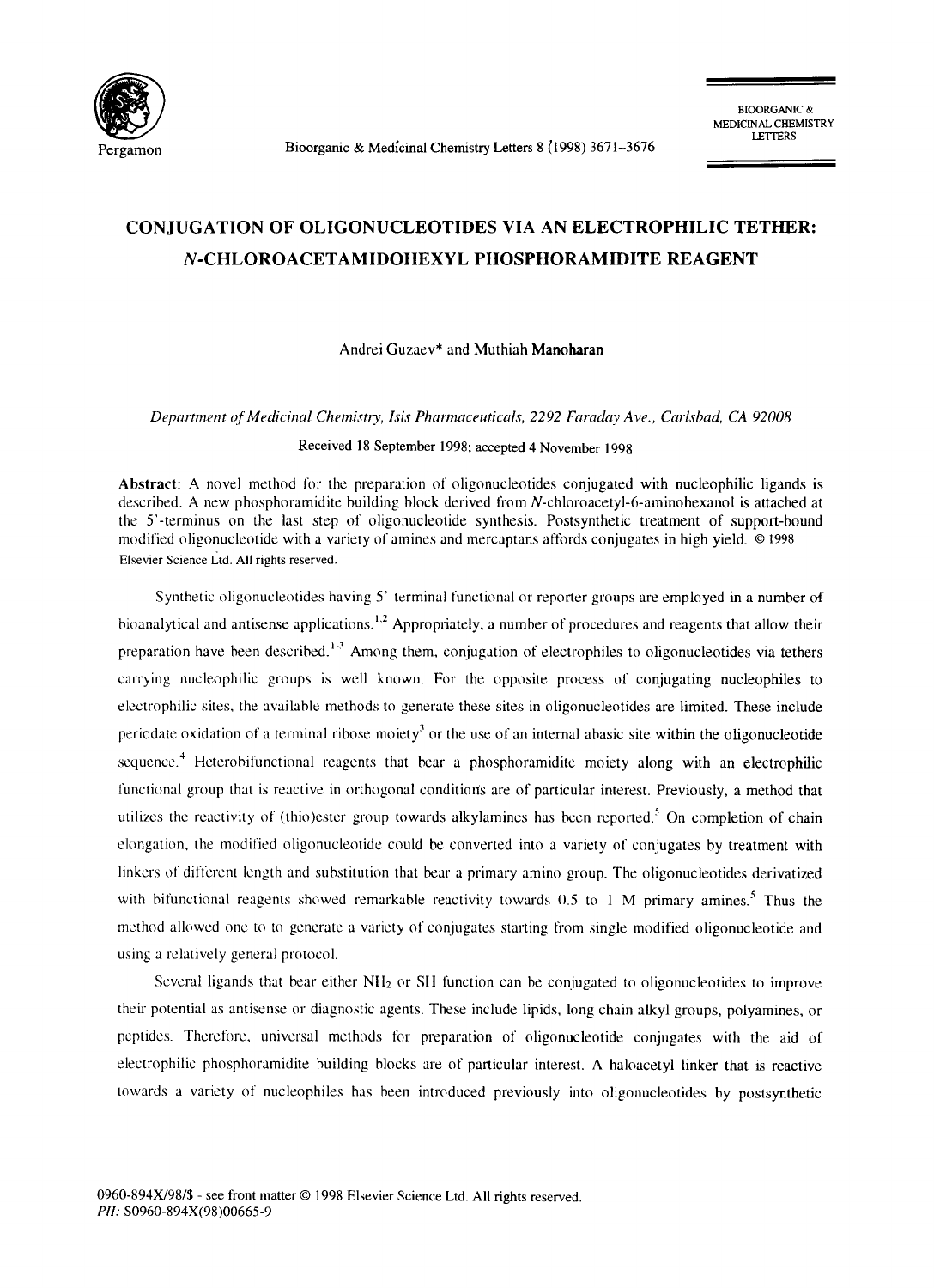reaction in solution.<sup>6</sup> In this communication we report the preparation of a phosphoramidite building block 1 that enables conjugation of ligands bearing either primary amino or thiol groups to synthetic oligonucleotides.

Synthesis of phosphoramidite reagent 1 is presented in Scheme 1. First, 6-aminohexanol was reacted



Scheme 1. (i) 2-cyanoethyl N,N,N',N'-tetraisopropylphosphorodiamidite/1 H-tetrazole/MeCN.

with succinimido chloro- or bromoacetate to give 2a and 2b. Compound 2a was successfully converted into 1 by a routine procedure, isolated as a colorless oil by aqueous workup and precipitation, and characterized by  $31P$  NMR. In contrast, attempted conversion of bromoacetamido derivative 2b into corresponding phosphoramidite resulted in products of Michaelis-Arbusov reaction as judged by  ${}^{31}P$  NMR.

A similar but less pronounced problem was encountered for phosphoramidite 1, which possesses both electrophilic and nucleophilic centers. When stability of 1 (0.15 M in anhydrous MeCN) was monitored at room temperature by <sup>31</sup>P NMR, it was found that phosphoramidite moiety was transformed into species hearing tetracoordinated phosphorus within 5 to 6 days. Therefore, solutions of 1 in MeCN should be used immediately after preparation. They may, however, be stored at  $-20$  °C for two weeks without substantial loss of activity.

In order to examine the usefulness of phosphoramidite 1, model oligothymidylates 3a and 3b were assembled on an ABI 380B DNA Synthesizer on a  $1$  to  $10 \mu$  mol scale using routine protocols and common ancillary reagents. The solid support-bound 3a and 3b were first deprotected with either  $0.05$  M K<sub>2</sub>CO<sub>3</sub> in MeOH or concentrated ammonium hydroxide to give appropriately chloroacetyl- or glycylaminohexyl derivatized oligonucleotides  $4a$  and  $b$  and  $5a$  and  $b$  as major products. Oligonucleotides  $4,5$  a,b were characterized by their ESMS (Scheme 2 and Table 1).

Conjugation with amines. Next, 3a and 3b were treated with a variety of amines followed by deprotection with concentrated ammonia, which converts any unreacted starting material into 5. The excess reagent was removed either by neutralization with Dowex 50W×8 (PyH<sup>+</sup>) or, for water-insoluble amines, by extraction with an organic solvent. The reaction mixtures were analyzed by reverse-phase HPLC. Peaks of target conjugates,  $6-10$ , and a peak of side product, 5, were taken into the account for yield determination.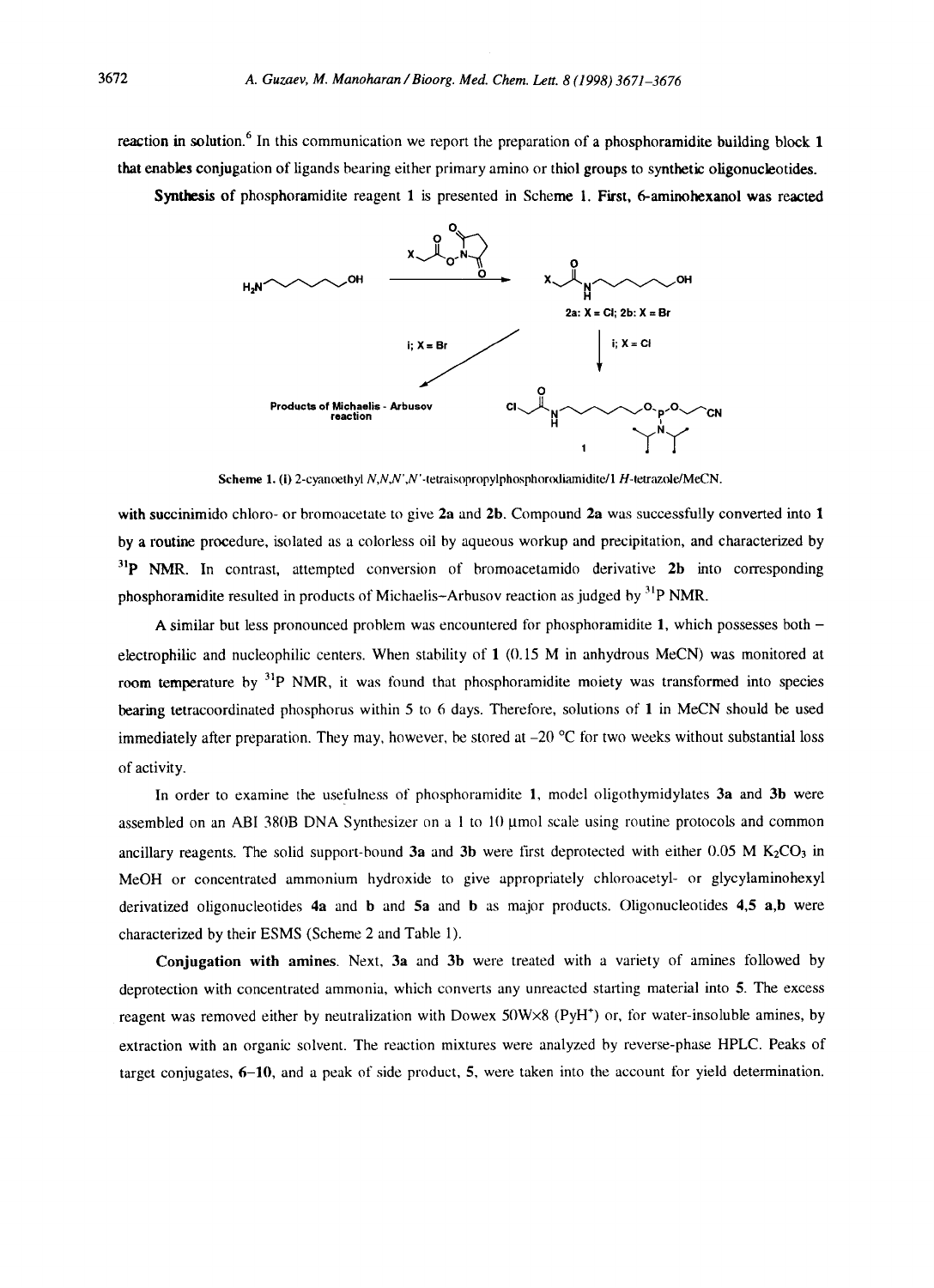The results presented in Table 1 suggest that primary alkylamines in 0.25 to 1.0 M concentration are highly reactive towards the chloroacetamido group in 3.

In contrast, secondary amines give only low conjugation yields (24% for di-n-butylamine). Consequently, spermine, in which both primary and secondary amino functions are present, reacts with 3b to form exclusively linear conjugate 9h.

To our knowledge, attachment of amino acids to solid support-bound oligonucleotides via amino group of the former has not been reported yet. In this method, lysine in the presence of DBU was able to form the conjugate 10 in moderate yield.



**Scheme 2.** Reactivity of chloroacetyl modified oligonucleotide 3a,b towards  $K_2CO_3$  and amines.

Conjugation with mereaptans. In a similar fashion, support-bound 3a and 3b were reacted with aliphatic and aromatic mercaptans in the presence of a tertiary amine, either DBU or triethylamine (Scheme 3 and Table 1). Triethylamine was sufficient for conjugation with thiophenols. However, less acidic aliphatic thiols required a stronger base, DBU, to ensure ionization of the mercapto group and hence high nucleophilicity of the reagents.

Exposure of oligonucleotides to mercaptans under nonaqueous basic conditions does not result in any side reactions at nucleoside residues; neither is the oligonucleotide released from the solid support. Consequently, the excess reagent was conveniently removed by washing. Finally, the solid support was treated with ammonia, and the reaction mixtures were analyzed by HPLC. As seen from Table 1, treatment with both aromatic and aliphatic mercaptans results in efficient formation of conjugates 11-14.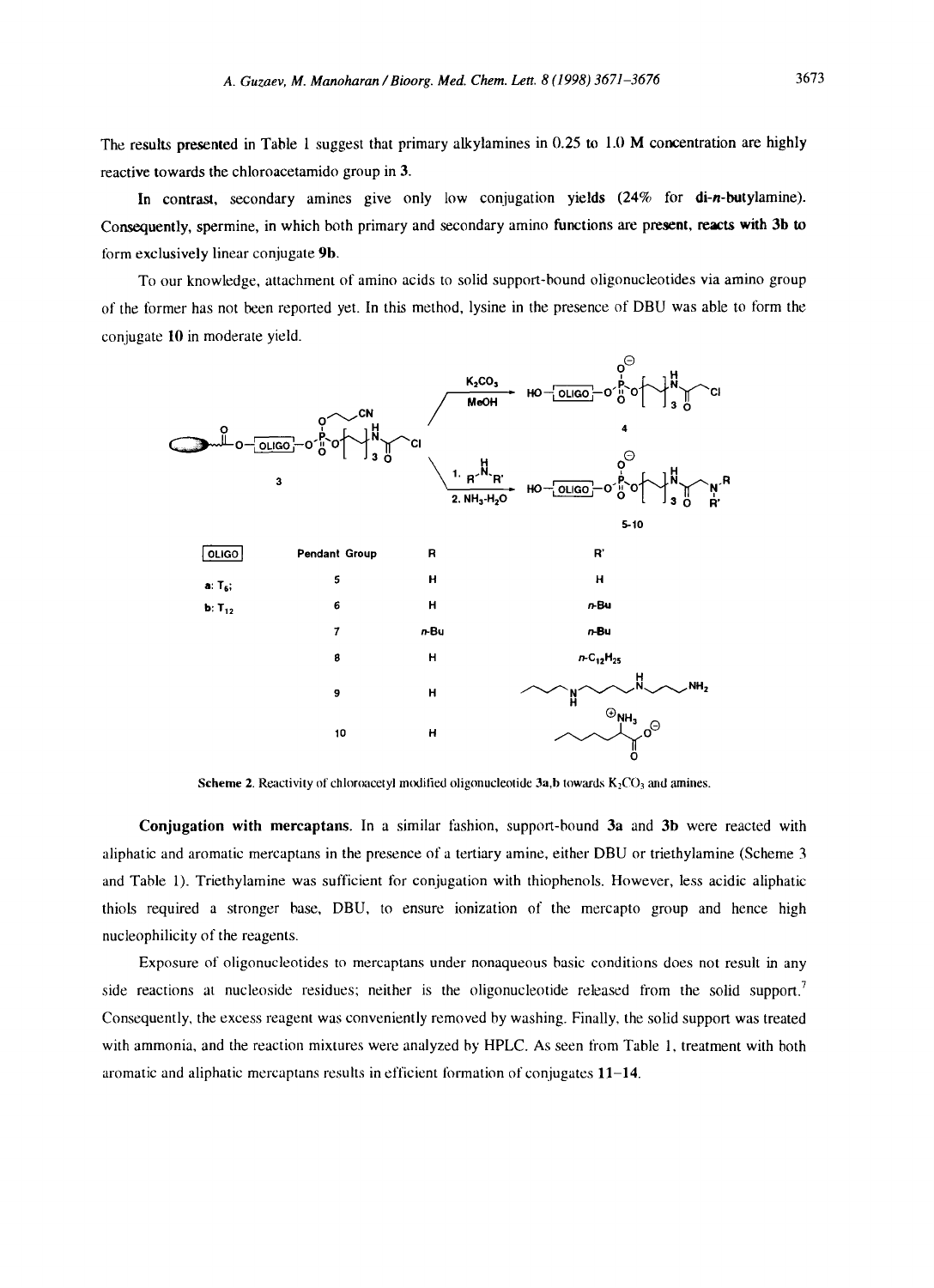Postsynthetic modification of oligonucleotides is often complicated by poor solubility of ligands at a concentration that enables favorable kinetics of the desired reaction and hence high coupling efficiency. In contrast, the conjugation of oligonucleotides 3a and 3b proceeds smoothly with 0.1 to 0.25 M mercaptans in chemically inert solvents. This allows efficient preparation of hydrophobic oligonucleotides 13 and 14 with octadecanethiol and thiocholesterol that are both poorly soluble and, in the latter case, sterically hindered.



Scheme 3. Use of mercaptans as pendant groups.

In summary, chloroacetamidohexyl phosphoramidite building block enables a simple and efficient preparation of oligonucleotides conjugated with a variety of primary amines or mercaptans.

## **Experimental**

**6-(Chloroacetylamino)hexanol** (2a). A solution of  $N$ , $N$ '-dicyclohexylcarbodiimide (8.24 g, 40 mmol) in THF  $(50 \text{ mL})$  was added dropwise to a mixture of chloroacetic acid  $(3.78 \text{ g}, 40 \text{ mmol})$  and Nhydroxysuccinimide (6.33 g, 55 mmol) in THF (30 mL) under magnetic stirring at 0-4 °C. The stirring was maintained for 3 h in an ice bath and for 4 h at room temperature. The precipitate was filtered off and washed with THF ( $2 \times 25$  mL). Combined filtrates were evaporated in vacuo to one third of the initial volume (ca. 30) mL) and placed in an ice bath. A solution of 6-aminohexanol  $(4.69 \text{ g}, 40 \text{ mmol})$  in THF  $(50 \text{ mL})$  was added dropwise under magnetic stirring. The reaction mixture was kept for 4 h in an ice bath, and stirring was continued overnight at room temperature. The solution was evaporated in vacuo; the residue was dissolved in water (50 mL) and filtered. The pH of filtrates was adjusted to 7.5-8 by adding 5% aq NaHCO<sub>3</sub>, and the product was extracted with  $CH_2Cl_2$  (5 × 30 mL). Combined extracts were dried over Na<sub>2</sub>SO<sub>4</sub> and evaporated to a solid, which was re-crystallized from toluene to give  $2a(5.11 g, 66%)$  as white crystals, mp 65.5–66 °C. <sup>1</sup>H NMR (CDCl<sub>3</sub>): 6.6 (1H, br s); 4.05 (2H, s, ClCH<sub>2</sub>); 3.65 (2H, t, J = 6.2 Hz, OCH<sub>2</sub>); 3.32 (2H, dt, J = 6.3 Hz, NCH<sub>2</sub>); 1.6-1.2 (9H, m,  $4 \times CH_2$  and NH). <sup>13</sup>C NMR (CDCl<sub>3</sub>): 165.85 (C=O); 62.65 (ClCH<sub>2</sub>); 42.66 (OCH2); 39.80 (NCHz); 32.55, 29.31, 26.51, 25.34 (4xCH2).

2-Cyanoethyl 6-(Chloroacetylamino)hexyl (N,N-diisopropyl)phosphoramidite (1). A solution of 1Htetrazole (0.45 M in MeCN; 6.67 mL, 3.0 mmol) was added to a mixture of  $N$ -chloroacetyl-6-aminohexanol and 2-cyanoethyl *N,N,N',N'*-tetraisopropylphosphorodiamidite (1130 mg, 3.75 mmol). The mixture was magnetically stirred at room temperature for 1 h, and the reaction was found completed by  $^{31}P$  NMR. The mixture was cooled to  $-10$  °C and treated first with dry Et<sub>3</sub>N (304 mg, 3.0 mmol; 25 % in MeCN) and then with aqueous NaHCO<sub>3</sub> (5%; 10 mL) and saturated NaCl (20 mL). The product was extracted with toluene (3  $\times$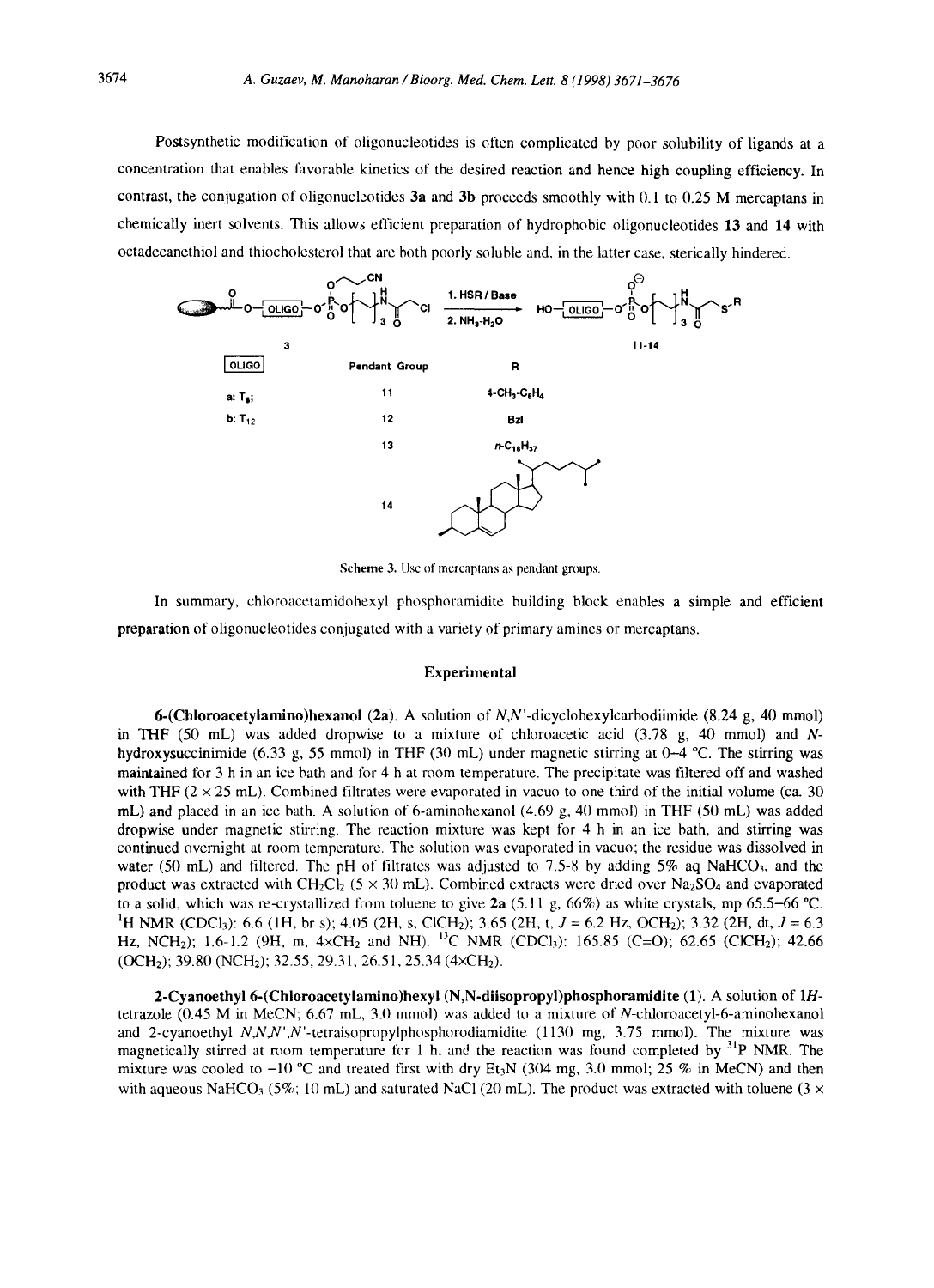40 mL) and dried over Na<sub>2</sub>SO<sub>4</sub>. The solvent was evaporated, the residue was dissolved in toluene (2 mL) and precipitated in hexane at -40 °C. Liquid precipitate was dried in vacuo to yield 1 (591 mg, 50%) as colorless oil,  ${}^{31}P$  NMR (CD<sub>3</sub>CN): 148.41.

| Oligo-          | Reagents / Conditions                                 |                | Yield, | ES MS, MW |            | Retention           |
|-----------------|-------------------------------------------------------|----------------|--------|-----------|------------|---------------------|
| nucleotide      |                                                       | Time, h        | $\%$   |           |            | time,               |
|                 |                                                       |                |        | Found     | Calculated | min                 |
| 4a              | $0.05$ M $K2CO3/MeOH$                                 | 12             | 75     | 2017.1    | 2017.94    | $23.4^a$            |
| 4 <sub>b</sub>  | $0.05$ M $K2CO3/MeOH$                                 | 12             | 68     | 3842.2    | 3843.08    | $37.6^{b}$          |
| 5a              | Conc. $NH3/H2O$                                       | $\overline{2}$ | 85     | 1999.3    | 1999.39    | $\overline{22.1^4}$ |
| 5 <sub>b</sub>  | Conc. $NH3/H2O$                                       | $\overline{2}$ | 87     | 3824.3    | 3824.53    | $35.1^{b}$          |
| 6a              | 1 M $n$ -BuNH <sub>2</sub> /H <sub>2</sub> O          | 6              | 90     | 2055.4    | 2055.54    | $23.7^{\circ}$      |
| 6b              | 1 M n-BuNH <sub>2</sub> /EtOH                         | 12             | 84     | 3880.1    | 3880.68    | $35.7^{b}$          |
| 7 <sub>b</sub>  | $0.5$ M $(n-Bu)$ <sub>2</sub> NH/EtOH                 | 12             | 34     | 3936.0    | 3936.76    | $43.5^{b}$          |
| 8 <sub>b</sub>  | 0.25 M $n - C_{12}H_{25}NH_2$ /dioxane/55 °C          | 12             | 65     | 3992.2    | 3992.85    | 26.9 <sup>c</sup>   |
| 9Ь              | 0.5 M Spermine/DMF                                    | 12             | 65     | 4010.1    | 4009.84    | $35.6^{6}$          |
| 10 <sub>b</sub> | 0.5 M L-lysine/0.25 M DBU/50% aq                      | 12             | 35     | 3954.4    | 3953.7     | $32.3^{b}$          |
|                 | DMF/55 °C                                             |                |        |           |            |                     |
| 11a             | $0.1$ M p-thiocresol/0.2 M Et <sub>3</sub> N/dioxane  | 6              | 94     | 2106.3    | 2106.58    | $28.9^{a}$          |
| 11 <sub>b</sub> | 0.1 M $p$ -thiocresol/0.5 M Et <sub>3</sub> N/dioxane | 6              | 86     | 3931.8    | 3931.72    | $42.8^{6}$          |
| 12 <sub>b</sub> | $0.1$ M benzylmercaptane/ $0.5$ M Et <sub>3</sub> N/  | 6              | 76     | 3917.69   | 3917.9     | $42.9^{5}$          |
|                 | dioxane                                               |                |        |           |            |                     |
| 12 <sub>b</sub> | 0.1 M benzylmercaptane/0.1 M DBU /                    | 6              | 87     | 3917.75   | 3917.9     | $42.9^{b}$          |
|                 | dioxane                                               |                |        |           |            |                     |
| 13 <sub>b</sub> | 0.125 M $n - C_{18}H_{37}SH/0.125$ M DBU/             | 12             | 62     | 4094.5    | 4094.01    | $\overline{37.5^c}$ |
|                 | dioxane/55 $^{\circ}$ C                               |                |        |           |            |                     |
| 14 <sub>b</sub> | 0.5 M thiocholesterol/0.25 M DBU/                     | 12             | 74     | 4210.3    | 4210.24    | $39.2^{\circ}$      |
|                 | dioxane/55 °C                                         |                |        |           |            |                     |

**Table** 1. Preparation of Tethered Oligonucleotides by Postsynthetis Conversion of Chloroacetyl Linker.

**a.** 0 to 60% B in 40 min;  $A = 0.1 M NH<sub>4</sub>OAC$ ;  $B = 0.1 M NH<sub>4</sub>OAC$  in 50 % aq MeCN.

b. 0 to 25% B in 50 min; A = 0.1 M NH<sub>4</sub>OAc; B = 80% aq MeCN.

c. 0 to 100% B in 50 min; A = 0.1 M NH<sub>4</sub>OAc; B = 80% aq MeCN.

Oligonueleotide synthesis. Oligonucleotide synthesis was performed on an ABI 380B DNA Synthesizer using phosphoramidite chemistry, standard ancillary reagents and cycles. Phosphoramidite 1 (0.15 M in MeCN) was attached at the 5'-terminus on the last coupling step. Both the capping and detritylation subroutines are neither required nor recommended as part of the last synthetic cycle. The solid support-bound oligonucleotide was briefly dried in vacuo and subjected to the attachment of a pendant group.